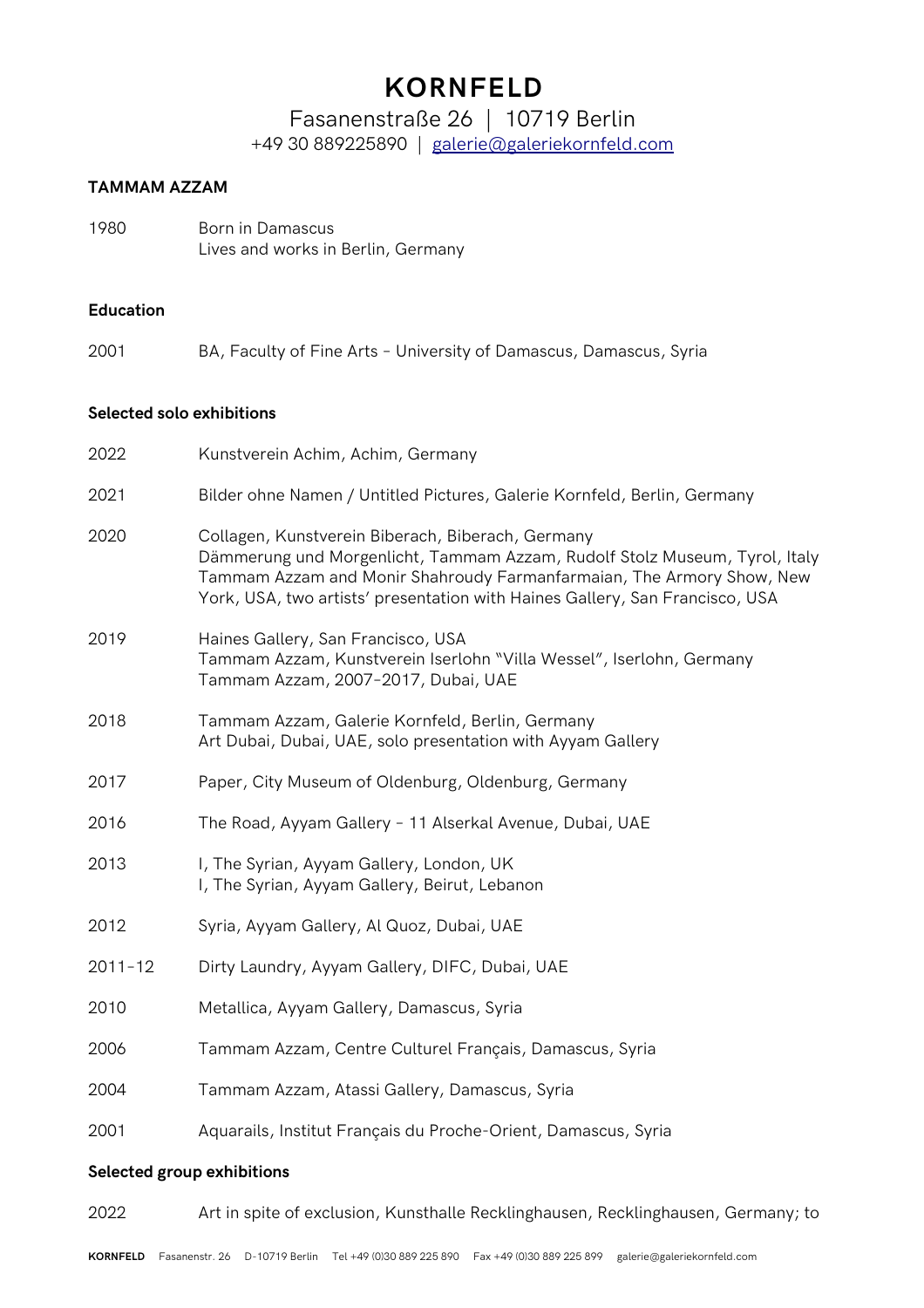Fasanenstraße 26 | 10719 Berlin

+49 30 889225890 | [galerie@galeriekornfeld.com](mailto:galerie@galeriekornfeld.com)

|      | be continued (curated by Andreas Pitz)<br>Amal's Night Visions, Open Space Gallery, various locations all over the world<br>Art Dubai, Dubai, UAE, with Galerie Kornfeld                                                                                                                                                                                                                                                                                                                                                                                                                                                                                                                                                                                         |
|------|------------------------------------------------------------------------------------------------------------------------------------------------------------------------------------------------------------------------------------------------------------------------------------------------------------------------------------------------------------------------------------------------------------------------------------------------------------------------------------------------------------------------------------------------------------------------------------------------------------------------------------------------------------------------------------------------------------------------------------------------------------------|
| 2021 | In this Moonless Black Night: Syrian Art After the Uprising, Middle East Institute<br>(MEI), Washington, USA<br>Art Dubai, Dubai, UAE, with Galerie Kornfeld (online)                                                                                                                                                                                                                                                                                                                                                                                                                                                                                                                                                                                            |
| 2020 | Naked Cities, ArtLab Berlin, Berlin, Germany<br>Sanctuary, Aga Khan Museum, Toronto, Canada                                                                                                                                                                                                                                                                                                                                                                                                                                                                                                                                                                                                                                                                      |
| 2019 | Art in spite of exclusion, Wirkbau & Kunstsammlungen, Chemnitz, Germany;<br>Rathaus, Volkshochschule und Haus der Wirtschaft, Stuttgart, Germany;<br>Kunstquartier Bethanien, Berlin, Germany; Marktkirche, Hannover, Germany; to be<br>continued (curated by Andreas Pitz)<br>CAA, Contemporary Arts Alliance Berlin, A journey of Belonging Part 2, Monitor,<br>Bikini Berlin, Germany<br>you + topia II, Ayyam Gallery, Dubai, UAE<br>Sanctuary, Smart Museum of Art, Chicago, USA; Asia Society Museum, New York,<br><b>USA</b><br>Où est la maison de mon ami?, Group exhibition of contemporary Syrian artists,<br>Maison des Arts, Centre d'art Contemporain de Malakoff, Malakoff, France<br>Farbenspiele, Ministry of Finance Potsdam, Potsdam, Germany |
| 2018 | Art in spite of exclusion, Diakonie Deutschland, Braunschweig, Germany (curated by<br>Andreas Pitz)<br>Tribe: Contemporary Photography from the Arab World, American University,<br>Washington, D.C., USA (curated by Janet Bellotto and Dr. Woodman Taylor)<br>The Armory Show, New York, USA, with Haines Gallery<br>Uprooted, World Bank Group, Washington, D.C., USA                                                                                                                                                                                                                                                                                                                                                                                         |
| 2017 | Sanctuary, For-Site Foundation, San Francisco, USA<br>Pueblos en Resistencia, Bienal Del Sur, Caracas, Venezuela<br>Shelters of Babylon, KINLIX Festival 2017, Maribor, Slovenia<br>Away from Home, Künstlerforum Bonn, Bonn, Germany<br>On Target, European Capital of Culture - Pafos 2017, Pafos, Cyprus<br>In the Footsteps of Cai Lun: Selected Works on Paper, Ayyam Gallery, Al Quoz,<br>Dubai, UAE                                                                                                                                                                                                                                                                                                                                                       |
| 2016 | Home Land Security, For-Site Foundation, San Francisco, USA (curated by Cheryl<br>Haines)<br>Homeland - Identity in Transition, Künstlerverein Walkmühle, Wiesbaden, Germany<br>In the heart of the heart of another country, TwixtLab Tainiothiki, Athens, Greece<br>Contemporary Ruins: Resistance to the Spectacular Image, Miriam and Ira D.<br>Wallach Art Gallery, Columbia University, New York, USA (curated by Leah<br>Hartmann)<br>Away From Home, Kunstverein Grafschaft Benheim, Neuenhaus, Germany                                                                                                                                                                                                                                                  |
| 2015 | FUU - Street Art Festival, Sarajevo, Bosnia and Herzegovina<br>Peace from the street up!, Talking Peace Festival, London, UK; Dismaland, Weston-<br>super-Mare, UK (curated by Banksy)<br>Syria Off Frame, Fondazione Giorgio Cini, Venice, Italy                                                                                                                                                                                                                                                                                                                                                                                                                                                                                                                |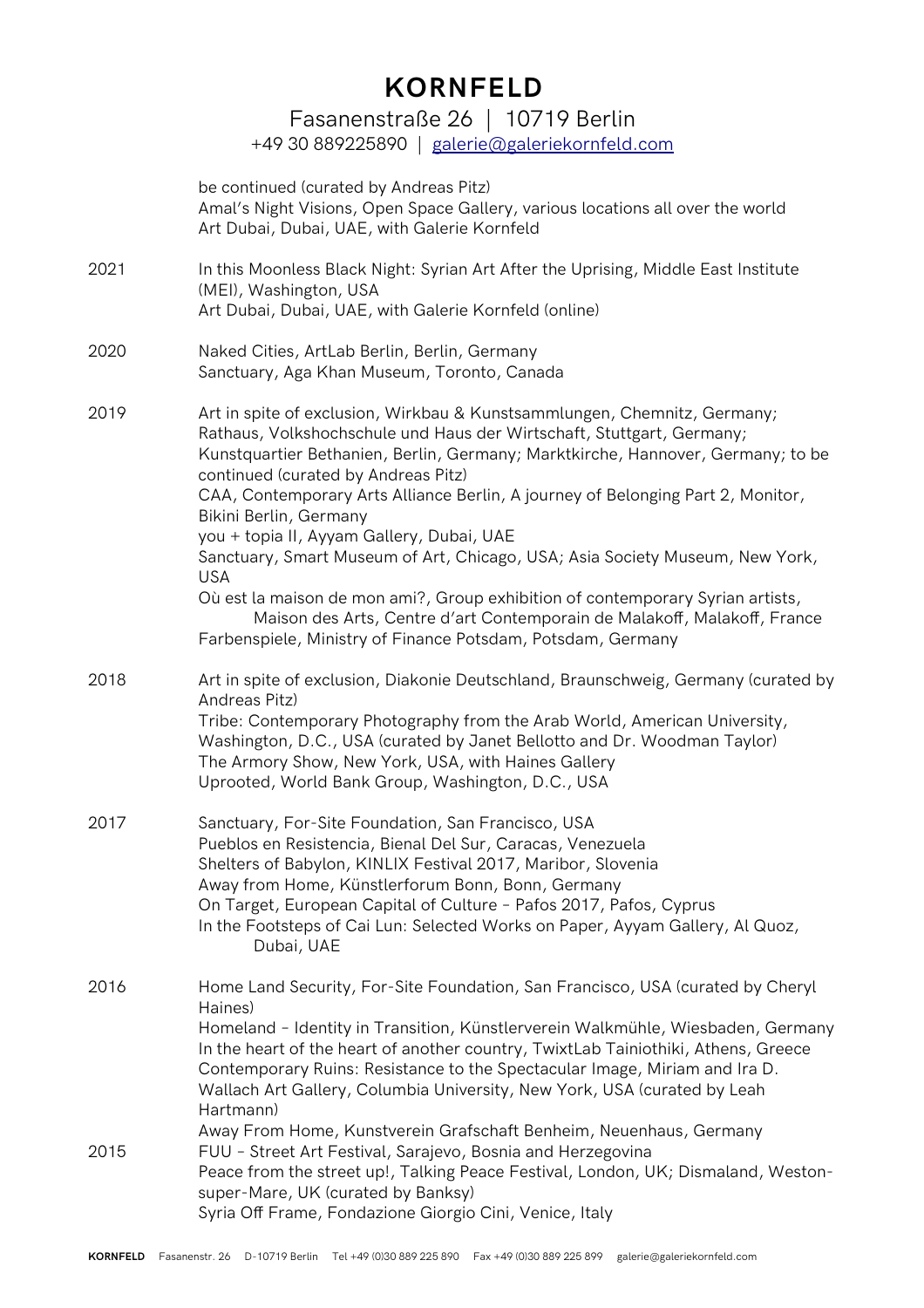Fasanenstraße 26 | 10719 Berlin

+49 30 889225890 | [galerie@galeriekornfeld.com](mailto:galerie@galeriekornfeld.com)

| Abu                              | View From Inside: Contemporary Arab Photography, Video and Mixed Media Art,<br>Dhabi Festival, Abu Dhabi, UAE (curated by Wendy Watriss and Karin Adrian von<br>Roques)<br>Crisis of History Part 2: Fight History, Framer Framed in de Tolhuistuin,<br>Amsterdam, Netherlands                                                                                                                                                                                                                                                                                                                                                                                                                                                                                                                                                                                                                                                                                                                                                                                                                                                                                                                                                                                                   |  |  |
|----------------------------------|----------------------------------------------------------------------------------------------------------------------------------------------------------------------------------------------------------------------------------------------------------------------------------------------------------------------------------------------------------------------------------------------------------------------------------------------------------------------------------------------------------------------------------------------------------------------------------------------------------------------------------------------------------------------------------------------------------------------------------------------------------------------------------------------------------------------------------------------------------------------------------------------------------------------------------------------------------------------------------------------------------------------------------------------------------------------------------------------------------------------------------------------------------------------------------------------------------------------------------------------------------------------------------|--|--|
| 2014                             | KunstStoff Syrien, Forum Factory, Berlin, Germany<br>Vancouver Biennale, Vancouver, Canada<br>Outside In, Liquid Art House, Boston, USA<br>FotoFest Biennial, Houston, USA<br>Two-Person Exhibition: Tammam Azzam & Roza El-Hassan: Syrian Voices in<br>Budapest, Lena & Roselli Gallery, Budapest, Hungary<br>The Grand Cypher: Hip Hop, Iran & Syria, Rush Arts Gallery, New York, USA<br>(curated by Julie Ashcraft)<br>Culture Under Attack, 60th anniversary of the UNESCO 1954 Hague Convention for<br>the Protection of Cultural Heritage in the Event of an Armed Conflict, The Hague,<br>Netherlands<br>Contemporary Uprising: Art from the Middle East, Nest Gallery, Geneva,<br>Switzerland<br>Contemporary Arabia, Ayyam Gallery, Jeddah, UEA<br>Forms II, Samsung Blue Square, Seoul, South Korea; Busan Museum of Art, Seoul,<br>South Korea<br>Dak'Art: Biennial of Contemporary African Art, Dakar, Senegal<br>1x1 Art Gallery, New Delhi, India<br>Et pourtant ils créent! (Syrie: la foi dans l'art)/Despite it all they make art! (Syria:<br>Having Faith in the Arts), Institut des Cultures d'Islam, Paris, France<br>View from Inside, FotoFest Biennial, Houston, Texas, USA (curated by Karin Adrian<br>von Roques)<br>Alexandria Biennale, Cairo, Egypt |  |  |
| 2013                             | Université Paris Descartes, Paris, France<br>30th Ljubljana Biennial of Graphic Arts, Ljubljana, Slovenia                                                                                                                                                                                                                                                                                                                                                                                                                                                                                                                                                                                                                                                                                                                                                                                                                                                                                                                                                                                                                                                                                                                                                                        |  |  |
| 2012                             | The Samawi Collection II, Ayyam Gallery, Al Quoz, Dubai, UAE                                                                                                                                                                                                                                                                                                                                                                                                                                                                                                                                                                                                                                                                                                                                                                                                                                                                                                                                                                                                                                                                                                                                                                                                                     |  |  |
| 2010-11                          | Shabab Uprising, Platinum Tower, Beirut, Lebanon                                                                                                                                                                                                                                                                                                                                                                                                                                                                                                                                                                                                                                                                                                                                                                                                                                                                                                                                                                                                                                                                                                                                                                                                                                 |  |  |
| 2010                             | Shabab Uprising, Ayyam Gallery, Dubai, UAE                                                                                                                                                                                                                                                                                                                                                                                                                                                                                                                                                                                                                                                                                                                                                                                                                                                                                                                                                                                                                                                                                                                                                                                                                                       |  |  |
| 2009                             | Stories from the Levant, Ayyam Gallery, Dubai, UAE                                                                                                                                                                                                                                                                                                                                                                                                                                                                                                                                                                                                                                                                                                                                                                                                                                                                                                                                                                                                                                                                                                                                                                                                                               |  |  |
| 2008                             | Contemporary Syria, Ayyam Gallery, Damascus, Syria                                                                                                                                                                                                                                                                                                                                                                                                                                                                                                                                                                                                                                                                                                                                                                                                                                                                                                                                                                                                                                                                                                                                                                                                                               |  |  |
| 2007                             | Ayyam Summer Festival, Ayyam Gallery, Damascus, Syria                                                                                                                                                                                                                                                                                                                                                                                                                                                                                                                                                                                                                                                                                                                                                                                                                                                                                                                                                                                                                                                                                                                                                                                                                            |  |  |
| <b>Residencies and workshops</b> |                                                                                                                                                                                                                                                                                                                                                                                                                                                                                                                                                                                                                                                                                                                                                                                                                                                                                                                                                                                                                                                                                                                                                                                                                                                                                  |  |  |

- 2022 Art in Protest Artists-in-Residence, Los Angeles, USA
- 2016 Fellowship "Art in Progress", Hanse-Wissenschaftskolleg, Institute for Advanced Study, Delmenhorst, Germany